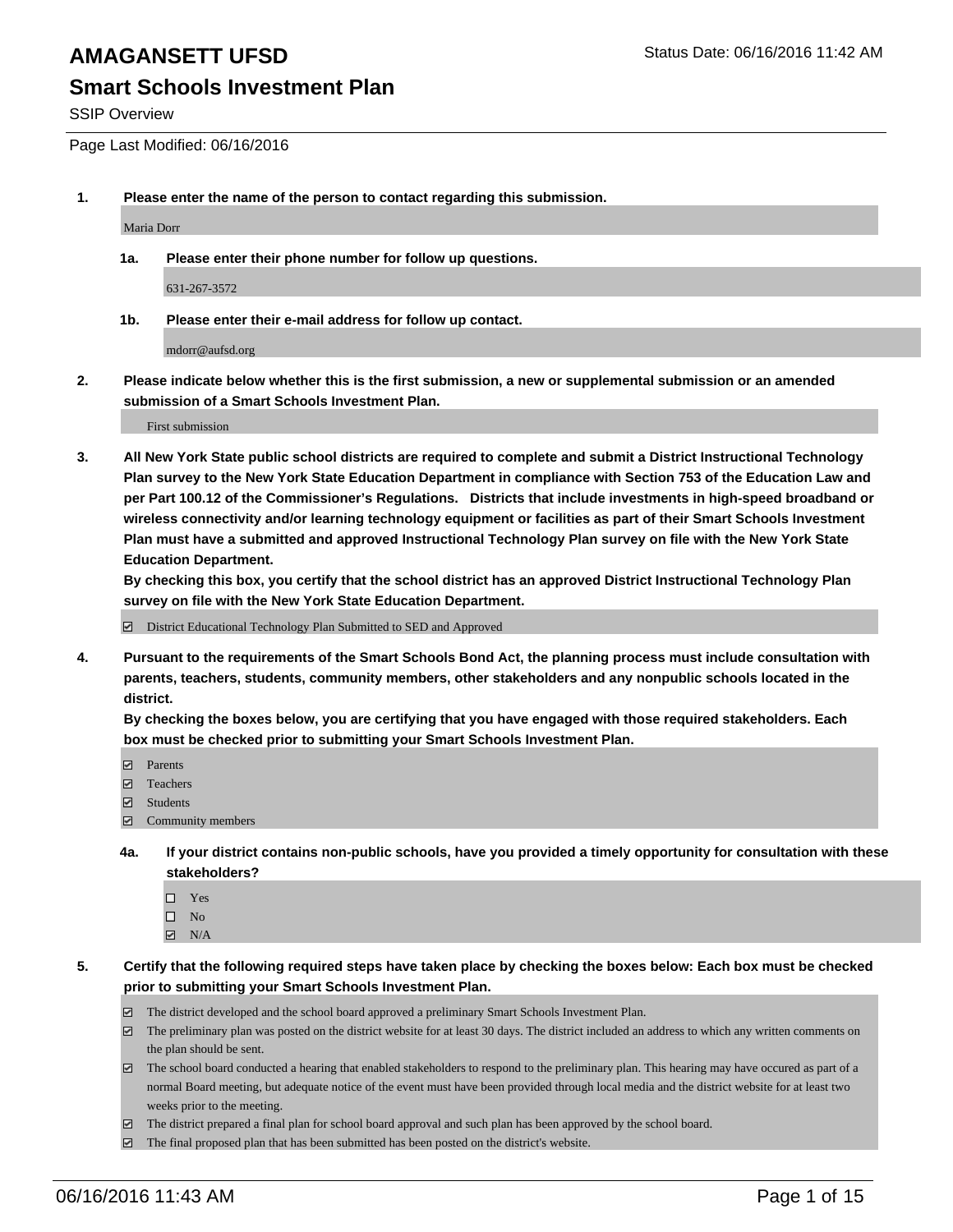### **Smart Schools Investment Plan**

SSIP Overview

Page Last Modified: 06/16/2016

**5a. Please upload the proposed Smart Schools Investment Plan (SSIP) that was posted on the district's website. Note that this should be different than your recently submitted Educational Technology Survey. The Final SSIP, as approved by the School Board, should also be posted on the website and remain there during the course of the projects contained therein.**

Smart Schools Investment Plan.pdf

**6. Please enter an estimate of the total number of students and staff that will benefit from this Smart Schools Investment Plan based on the cumulative projects submitted to date.**

142

**7. An LEA/School District may partner with one or more other LEA/School Districts to form a consortium to pool Smart Schools Bond Act funds for a project that meets all other Smart School Bond Act requirements. Each school district participating in the consortium will need to file an approved Smart Schools Investment Plan for the project and submit a signed Memorandum of Understanding that sets forth the details of the consortium including the roles of each respective district.**

 $\Box$  The district plans to participate in a consortium to partner with other school district(s) to implement a Smart Schools project.

**8. Please enter the name and 6-digit SED Code for each LEA/School District participating in the Consortium.**

| <b>Partner LEA/District</b> | ISED BEDS Code |
|-----------------------------|----------------|
| (No Response)               | (No Response)  |

**9. Please upload a signed Memorandum of Understanding with all of the participating Consortium partners.**

(No Response)

**10. Your district's Smart Schools Bond Act Allocation is:**

\$31,800

**11. Enter the budget sub-allocations by category that you are submitting for approval at this time. If you are not budgeting SSBA funds for a category, please enter 0 (zero.) If the value entered is \$0, you will not be required to complete that survey question.**

|                                       | Sub-<br>Allocations |
|---------------------------------------|---------------------|
| <b>School Connectivity</b>            | 11,800              |
| Connectivity Projects for Communities | 0                   |
| <b>Classroom Technology</b>           | 20,000              |
| Pre-Kindergarten Classrooms           | 0                   |
| Replace Transportable Classrooms      | O                   |
| High-Tech Security Features           |                     |
| Totals:                               | 31,800.00           |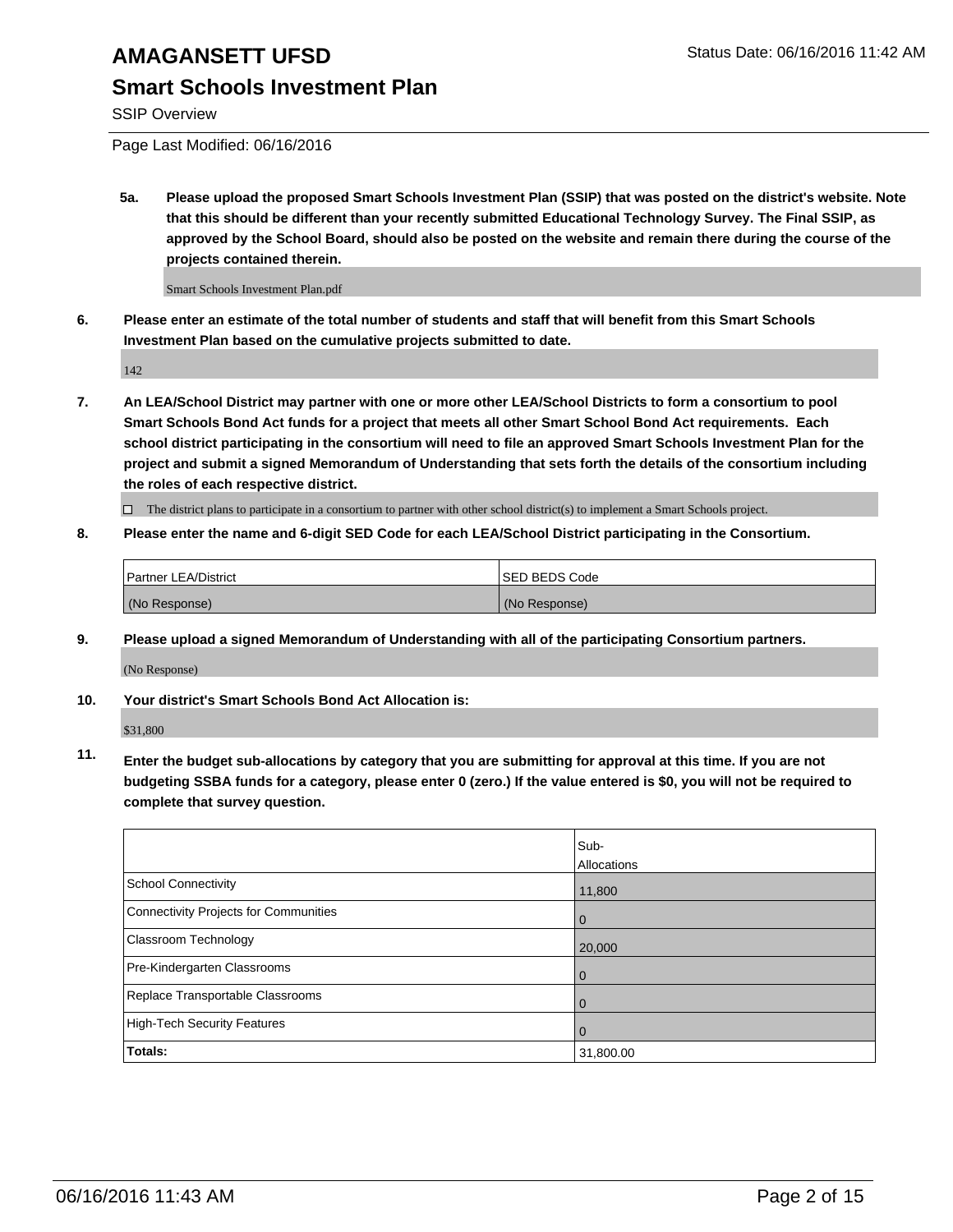# **AMAGANSETT UFSD** Status Date: 06/16/2016 11:42 AM **Smart Schools Investment Plan**

School Connectivity

Page Last Modified: 06/16/2016

- **1. In order for students and faculty to receive the maximum benefit from the technology made available under the Smart Schools Bond Act, their school buildings must possess sufficient connectivity infrastructure to ensure that devices can be used during the school day. Smart Schools Investment Plans must demonstrate that:**
	- **sufficient infrastructure that meets the Federal Communications Commission's 100 Mbps per 1,000 students standard currently exists in the buildings where new devices will be deployed, or**
	- **is a planned use of a portion of Smart Schools Bond Act funds, or**
	- **is under development through another funding source.**

**Smart Schools Bond Act funds used for technology infrastructure or classroom technology investments must increase the number of school buildings that meet or exceed the minimum speed standard of 100 Mbps per 1,000 students and staff within 12 months. This standard may be met on either a contracted 24/7 firm service or a "burstable" capability. If the standard is met under the burstable criteria, it must be:**

**1. Specifically codified in a service contract with a provider, and**

**2. Guaranteed to be available to all students and devices as needed, particularly during periods of high demand, such as computer-based testing (CBT) periods.**

**Please describe how your district already meets or is planning to meet this standard within 12 months of plan submission.**

The district has only one school building. We have 15 Mega bites per second. Currently our enrollment is 91 students in kindergarten through grade six and twenty additional prekindergarten age three and age 4 students.

- **1a. If a district believes that it will be impossible to meet this standard within 12 months, it may apply for a waiver of this requirement, as described on the Smart Schools website. The waiver must be filed and approved by SED prior to submitting this survey.**
	- $\Box$  By checking this box, you are certifying that the school district has an approved waiver of this requirement on file with the New York State Education Department.

#### **2. Connectivity Speed Calculator (Required)**

|                         | l Number of<br>Students | Multiply by<br>100 Kbps | Divide by 1000 Current Speed<br>to Convert to<br>Required<br>Speed in Mb | lin Mb | Expected<br>Speed to be<br>Attained Within   Required<br>12 Months | <b>Expected Date</b><br>When<br>Speed Will be<br>Met |
|-------------------------|-------------------------|-------------------------|--------------------------------------------------------------------------|--------|--------------------------------------------------------------------|------------------------------------------------------|
| <b>Calculated Speed</b> | 111                     | 11.100                  | 11.1                                                                     | 15     | 50                                                                 | l met                                                |

#### **3. Briefly describe how you intend to use Smart Schools Bond Act funds for high-speed broadband and/or wireless connectivity projects in school buildings.**

Amagansett UFSD will be using funds to upgrade existing infrastructure. The district will upgrade several Cisco switches that are currently over 5 years old with new cloud managed gigabit Ethernet switches for better manageability and performance throughout the district.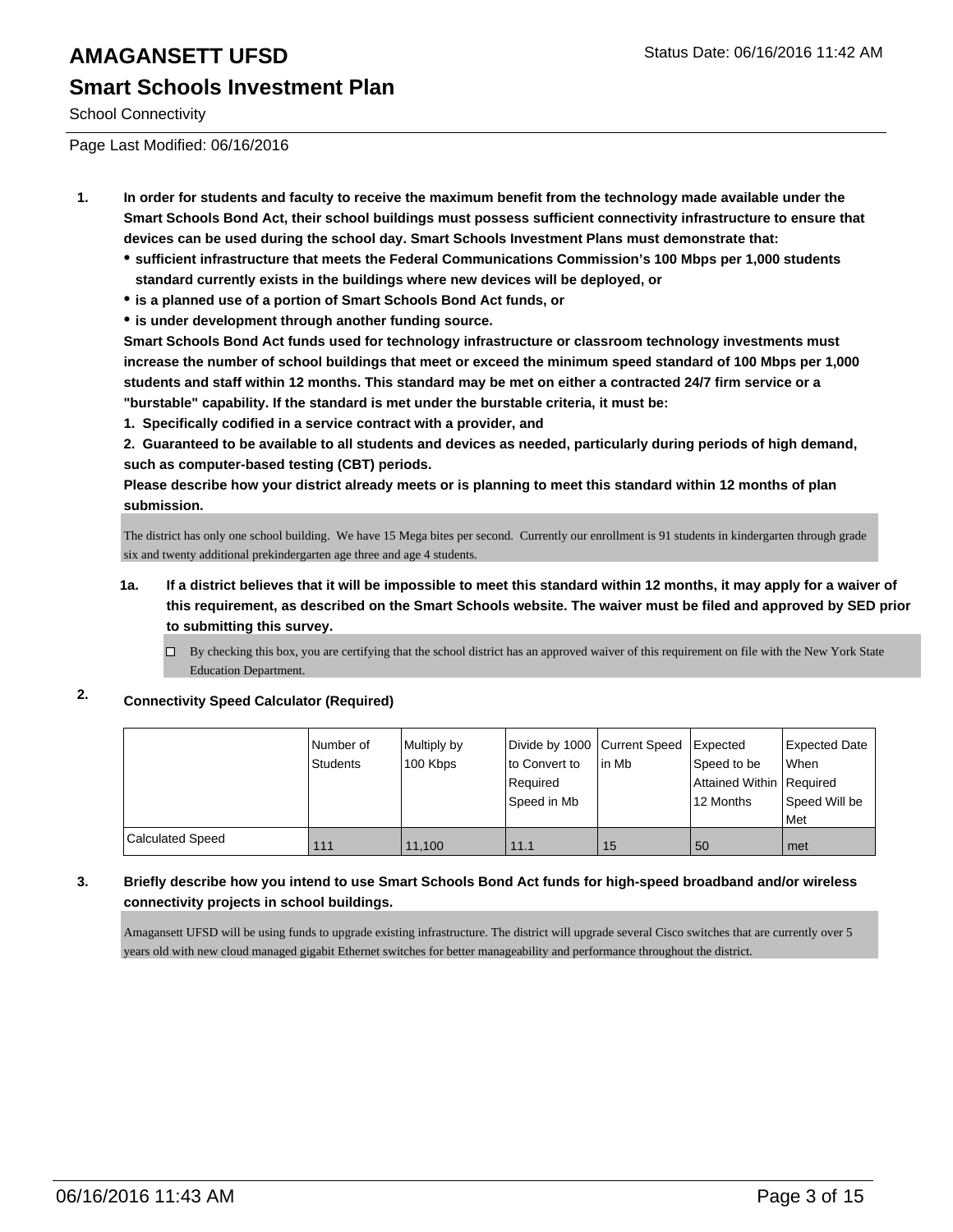# **AMAGANSETT UFSD** Status Date: 06/16/2016 11:42 AM **Smart Schools Investment Plan**

School Connectivity

Page Last Modified: 06/16/2016

**4. Briefly describe the linkage between the district's District Instructional Technology Plan and the proposed projects. (There should be a link between your response to this question and your response to Question 1 in Part E. Curriculum and Instruction "What are the district's plans to use digital connectivity and technology to improve teaching and learning?)**

Amagansett UFSD will use funds for the integration of Chrome Books as defined by our technology committee and technology plan. SmartBoards will enable teachers to provide students with hands on practice in various learning activities. The Chromebooks and SmartBoards will help teachers by giving them tools to model, practice, and demonstrate learning tasks to all students, while providing students the same opportunities to share learning with peers. These devices will provide tools to encourage connections beyond the classroom. Research shows that students who have access to computer assisted instruction and digital technology can lead to improved skills in reading, writing, mathematics as well as increased motivation for learning. Students with disabilities, ELLs and general education students will be able to practice and enhance content and technology skills with programs designed to meet their specific learning needs.

Increasing connectivity will support more devices that will support devices to that will be expanded upon in the next few years. These additional devices will assist instruction in the general education classes, special education program, Response to Intervention programs and and LEP/ELLs.

**5. If the district wishes to have students and staff access the Internet from wireless devices within the school building, or in close proximity to it, it must first ensure that it has a robust Wi-Fi network in place that has sufficient bandwidth to meet user demand.**

**Please describe how you have quantified this demand and how you plan to meet this demand.**

The district currently has in place a wireless cloud based Wi-Fi solution accessible to the entire district offering a bandwidth of up to 1.75 Gbps using 802.11ac and 802.11n protocols. This solution allows for continuous monitoring of traffic for bandwidth usage demands as well as security related concerns. Currently, the bandwidth usage throughout the district is within the range of what is needed.

**6. As indicated on Page 5 of the guidance, the Office of Facilities Planning will have to conduct a preliminary review of all capital projects, including connectivity projects.**

| Proiect Number        |  |
|-----------------------|--|
| 58-03-03-02-0-001-BA1 |  |

**7. Certain high-tech security and connectivity infrastructure projects may be eligible for an expedited review process as determined by the Office of Facilities Planning.**

**Was your project deemed eligible for streamlined review?**

Yes

**7a. Districts that choose the Streamlined Review Process will be required to certify that they have reviewed all installations with their licensed architect or engineer of record and provide that person's name and license number.**

**The licensed professional must review the products and proposed method of installation prior to implementation and review the work during and after completion in order to affirm that the work was code-compliant, if requested.**

 $\boxtimes$  I certify that I have reviewed all installations with a licensed architect or engineer of record.

**8. Include the name and license number of the architect or engineer of record.**

| <b>Name</b>             | License Number |
|-------------------------|----------------|
| <b>BBS Architecture</b> | 113039128      |

**9. If you are submitting an allocation for School Connectivity complete this table. Note that the calculated Total at the bottom of the table must equal the Total allocation for this category that you entered in the SSIP Overview overall budget.**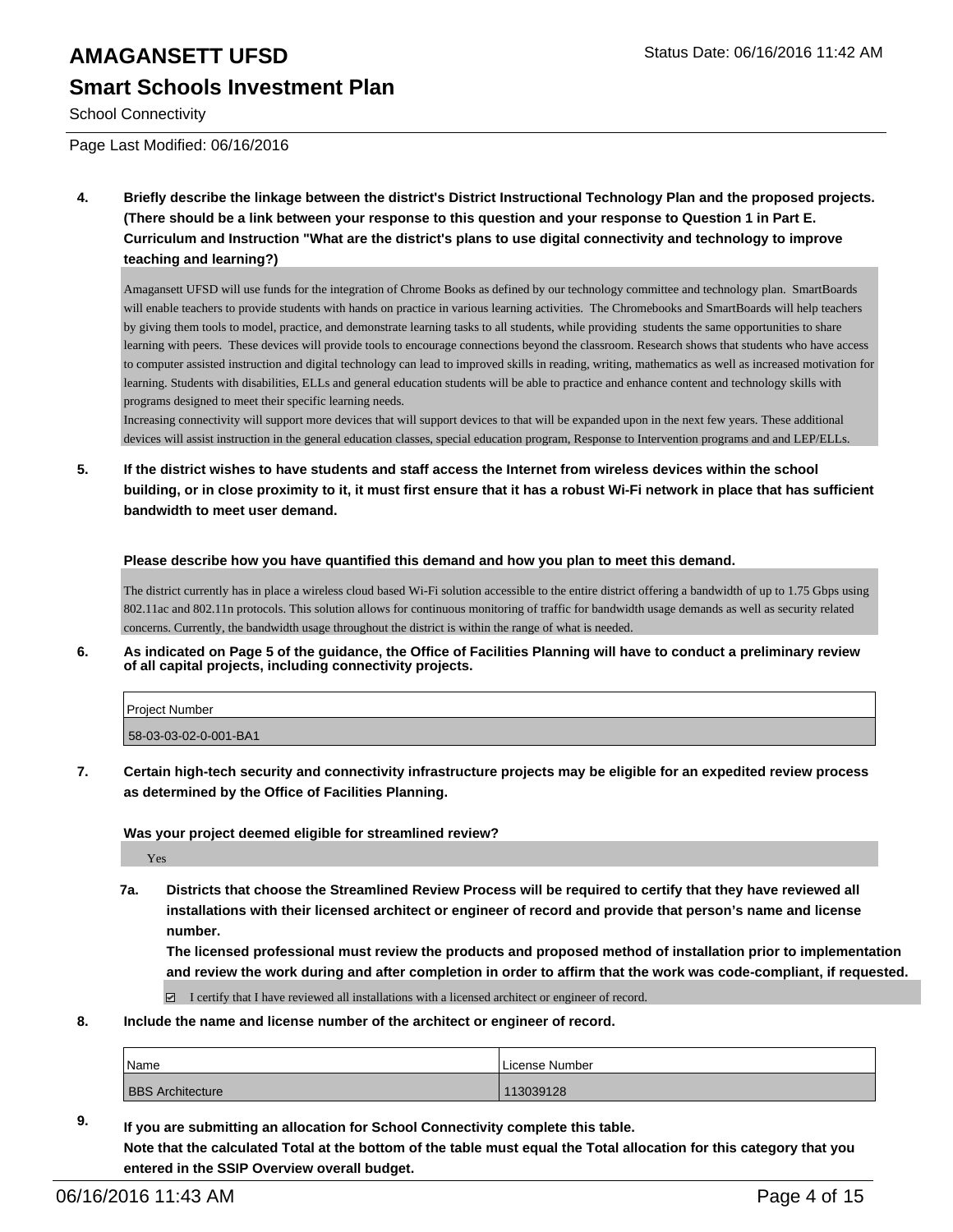# **Smart Schools Investment Plan**

School Connectivity

Page Last Modified: 06/16/2016

|                                            | Sub-            |
|--------------------------------------------|-----------------|
|                                            | Allocation      |
| Network/Access Costs                       | $\vert 0 \vert$ |
| <b>Outside Plant Costs</b>                 | $\overline{0}$  |
| School Internal Connections and Components | 11,800          |
| <b>Professional Services</b>               | $\overline{0}$  |
| Testing                                    | $\overline{0}$  |
| Other Upfront Costs                        | l 0             |
| <b>Other Costs</b>                         | l 0             |
| Totals:                                    | 11,800.00       |

| Select the allowable expenditure | Item to be purchased   | Quantity | Cost per Item | <b>Total Cost</b> |
|----------------------------------|------------------------|----------|---------------|-------------------|
| type.                            |                        |          |               |                   |
| Repeat to add another item under |                        |          |               |                   |
| each type.                       |                        |          |               |                   |
| <b>Connections/Components</b>    | <b>Meraki Switches</b> |          | 2.950         | 11.800            |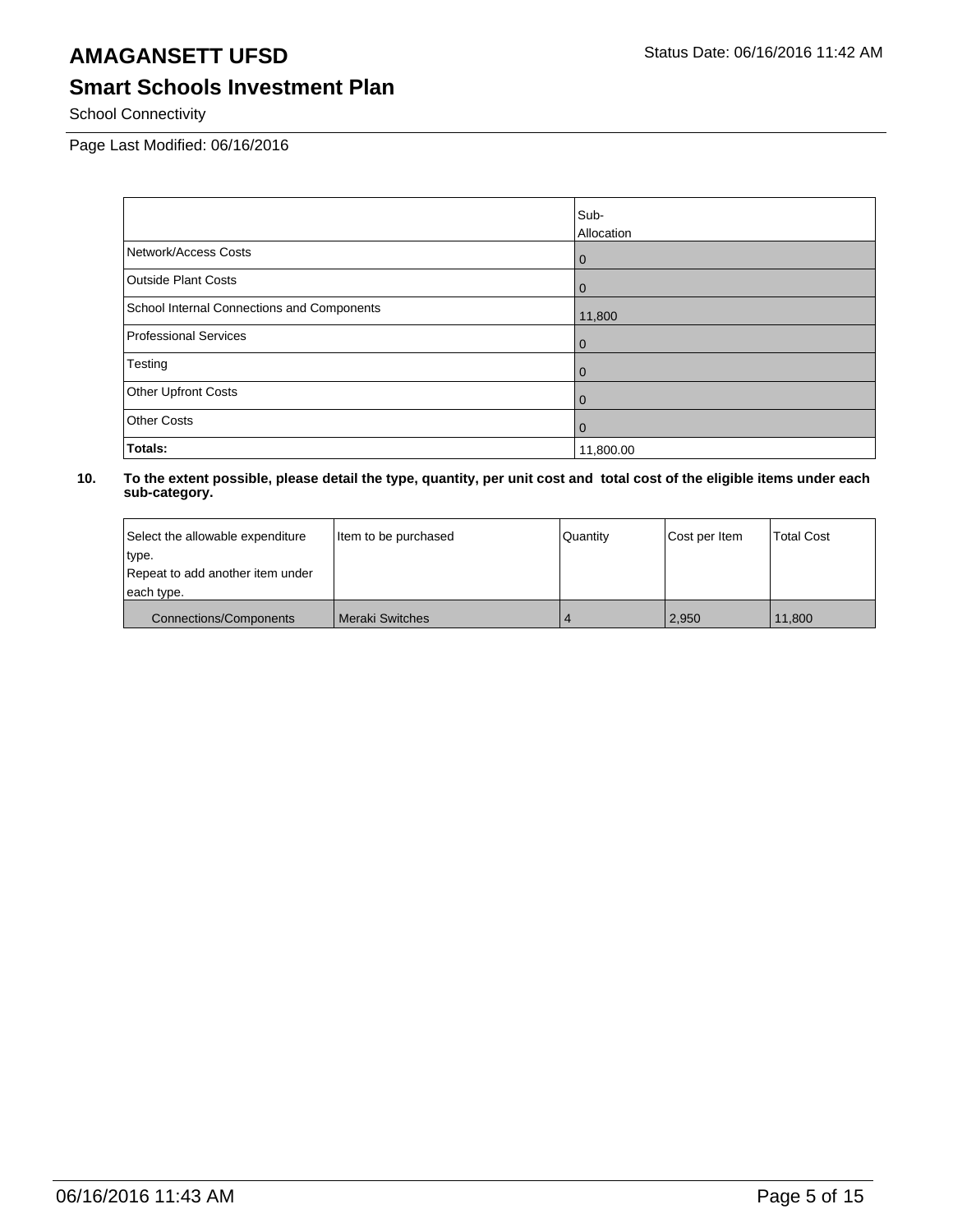#### **Smart Schools Investment Plan**

Community Connectivity (Broadband and Wireless)

Page Last Modified: 06/16/2016

**1. Briefly describe how you intend to use Smart Schools Bond Act funds for high-speed broadband and/or wireless connectivity projects in the community.**

(No Response)

**2. Please describe how the proposed project(s) will promote student achievement and increase student and/or staff access to the Internet in a manner that enhances student learning and/or instruction outside of the school day and/or school building.**

(No Response)

**3. Community connectivity projects must comply with all the necessary local building codes and regulations (building and related permits are not required prior to plan submission).**

 $\Box$  I certify that we will comply with all the necessary local building codes and regulations.

**4. Please describe the physical location of the proposed investment.**

(No Response)

**5. Please provide the initial list of partners participating in the Community Connectivity Broadband Project, along with their Federal Tax Identification (Employer Identification) number.**

| Project Partners | <b>IFederal ID#</b> |
|------------------|---------------------|
| (No Response)    | (No Response)       |

**6. If you are submitting an allocation for Community Connectivity, complete this table.**

**Note that the calculated Total at the bottom of the table must equal the Total allocation for this category that you entered in the SSIP Overview overall budget.**

|                             | Sub-Allocation |
|-----------------------------|----------------|
| Network/Access Costs        | (No Response)  |
| Outside Plant Costs         | (No Response)  |
| <b>Tower Costs</b>          | (No Response)  |
| Customer Premises Equipment | (No Response)  |
| Professional Services       | (No Response)  |
| Testing                     | (No Response)  |
| Other Upfront Costs         | (No Response)  |
| Other Costs                 | (No Response)  |
| Totals:                     |                |

| Select the allowable expenditure | Item to be purchased | Quantity      | Cost per Item | <b>Total Cost</b> |
|----------------------------------|----------------------|---------------|---------------|-------------------|
| type.                            |                      |               |               |                   |
| Repeat to add another item under |                      |               |               |                   |
| each type.                       |                      |               |               |                   |
| (No Response)                    | (No Response)        | (No Response) | (No Response) | (No Response)     |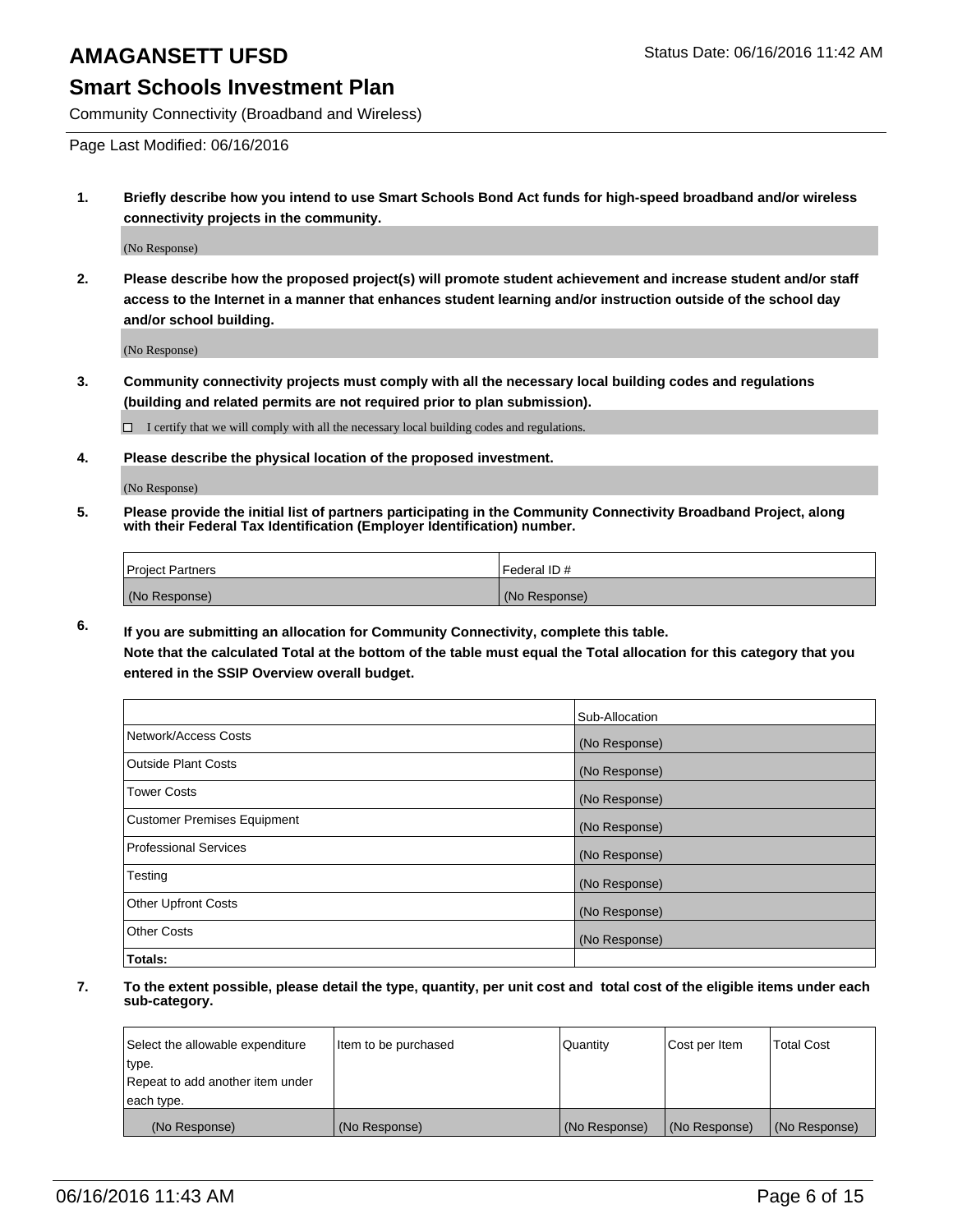#### **Smart Schools Investment Plan**

Classroom Learning Technology

Page Last Modified: 06/16/2016

**1. In order for students and faculty to receive the maximum benefit from the technology made available under the Smart Schools Bond Act, their school buildings must possess sufficient connectivity infrastructure to ensure that devices can be used during the school day. Smart Schools Investment Plans must demonstrate that sufficient infrastructure that meets the Federal Communications Commission's 100 Mbps per 1,000 students standard currently exists in the buildings where new devices will be deployed, or is a planned use of a portion of Smart Schools Bond Act funds, or is under development through another funding source.**

**Smart Schools Bond Act funds used for technology infrastructure or classroom technology investments must increase the number of school buildings that meet or exceed the minimum speed standard of 100 Mbps per 1,000 students and staff within 12 months. This standard may be met on either a contracted 24/7 firm service or a "burstable" capability. If the standard is met under the burstable criteria, it must be:**

**1. Specifically codified in a service contract with a provider, and**

**2. Guaranteed to be available to all students and devices as needed, particularly during periods of high demand, such as computer-based testing (CBT) periods.**

**Please describe how your district already meets or is planning to meet this standard within 12 months of plan submission.**

Amagansett UFSD has made a considerable investment in creating the technology infrastructure necessary to support numerous learning initiatives. The upgrading and expansion of this infrastructure is an ongoing priority of the school district. Amagansett UFSD currently has 15 Mbps which exceeds the minimum requirement of 11Mbps. The district has a robust WiFi coverage to 100% of the building. Amageansett UFSD is comprise of one main bulding.

#### **1a. If a district believes that it will be impossible to meet this standard within 12 months, it may apply for a waiver of this requirement, as described on the Smart Schools website. The waiver must be filed and approved by SED prior to submitting this survey.**

By checking this box, you are certifying that the school district has an approved waiver of this requirement on file with the New York State  $\Box$ Education Department.

**2. Connectivity Speed Calculator (Required)**

|                         | l Number of<br>Students | Multiply by<br>100 Kbps | Divide by 1000 Current Speed<br>to Convert to<br>Required<br>Speed in Mb | l in Mb | Expected<br>Speed to be<br>Attained Within Required<br>12 Months | <b>Expected Date</b><br>l When<br>Speed Will be<br>Met |
|-------------------------|-------------------------|-------------------------|--------------------------------------------------------------------------|---------|------------------------------------------------------------------|--------------------------------------------------------|
| <b>Calculated Speed</b> | 111                     | 11,100                  | 11.1                                                                     | 15      | 50                                                               | met                                                    |

#### **3. If the district wishes to have students and staff access the Internet from wireless devices within the school building, or in close proximity to it, it must first ensure that it has a robust Wi-Fi network in place that has sufficient bandwidth to meet user demand.**

**Please describe how you have quantified this demand and how you plan to meet this demand.**

The Amagansett UFSD has a robust WiFi network in place that is currently supporting students and faculty as they utilize a number of cutting edge technology learning tools. In addition, the district offers guest access to parents and community members who attend events in our school. The district's WiFi network provides internet access to the districts students, faculty and staff. The districts students utilize the internet services currently in place on a daily basis through our 1:1 initiative K-6. Further carts and wireless devices are used by students and staff in addition to our computer lab. The district's current demand was quantified through the planning process that supported the development of the approved technology plan. A specific analysis of class and student usage was conducted through representatives on the committee. The current district's WiFi can adequately support the addition of devices proposed for purchase under the Smart Schools Investment plan.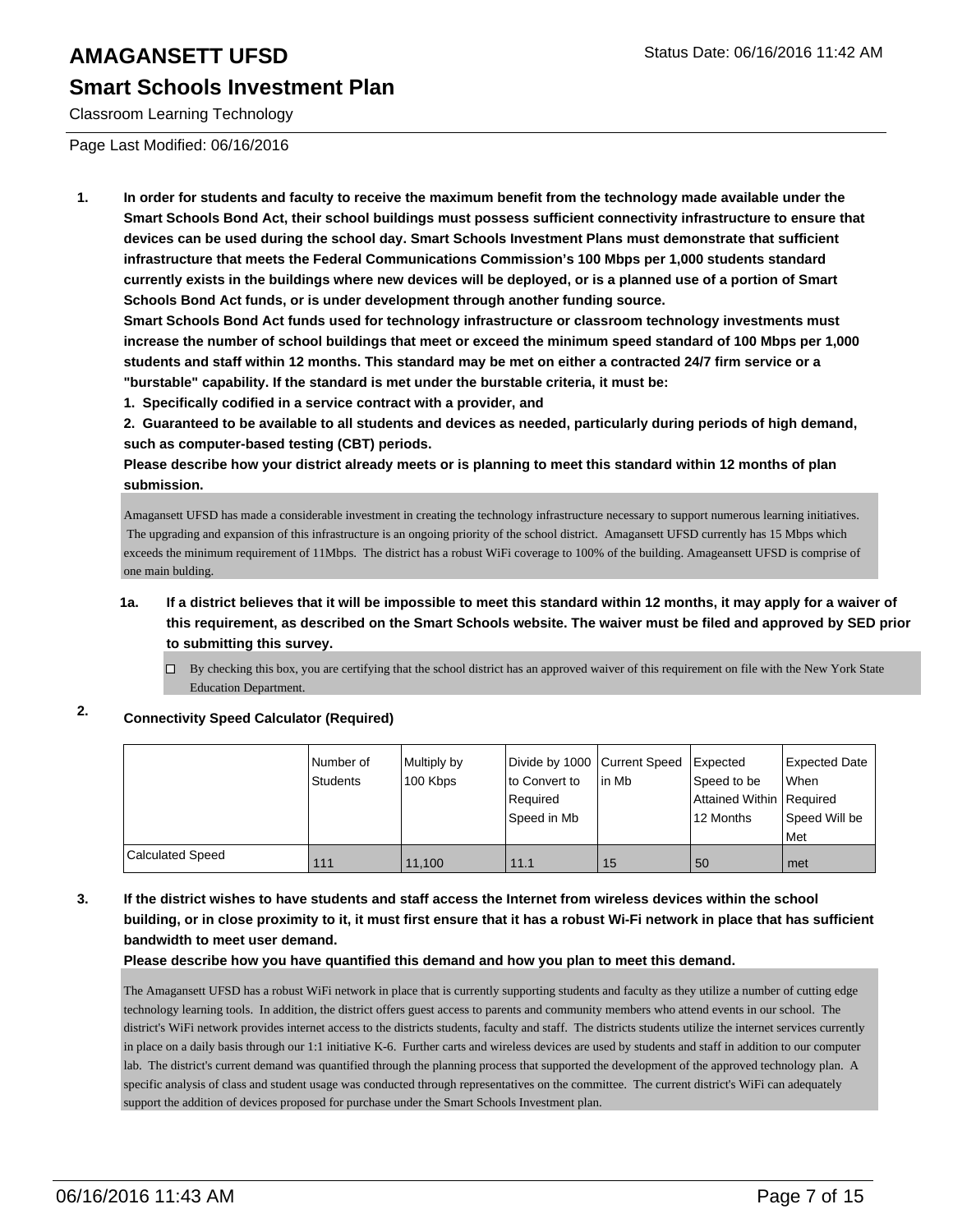### **Smart Schools Investment Plan**

Classroom Learning Technology

Page Last Modified: 06/16/2016

**4. All New York State public school districts are required to complete and submit an Instructional Technology Plan survey to the New York State Education Department in compliance with Section 753 of the Education Law and per Part 100.12 of the Commissioner's Regulations.**

**Districts that include educational technology purchases as part of their Smart Schools Investment Plan must have a submitted and approved Instructional Technology Plan survey on file with the New York State Education Department.**

- By checking this box, you are certifying that the school district has an approved Instructional Technology Plan survey on file with the New York State Education Department.
- **5. Describe the devices you intend to purchase and their compatibility with existing or planned platforms or systems. Specifically address the adequacy of each facility's electrical, HVAC and other infrastructure necessary to install and support the operation of the planned technology.**

The Amagansett UFSD had developed a strategic replacement and expansion plan related to the technology purchase utilizing Smart School Investment Funds. The technology purchases planned using these funds are comparable with existing platforms and directly support current and planned instructional initiatives. Additionally, these planned purchases will enable the district to simultaneously replace and extend access to new technology initiatives.

- New Interactive White Boards will be purchased replacing existing boards that are 8-10 years old. There is no wiring required. The district is committed to purchasing new boards with other funds.
- Additional Chromebooks will be purchased to support the districts ongoing 1:1 initiative in grades K-6. As 1:1 devices are upgraded, devices in carts are also integrated for use.

The Amagansett UFSD has adequate electrical to support the increase in devices.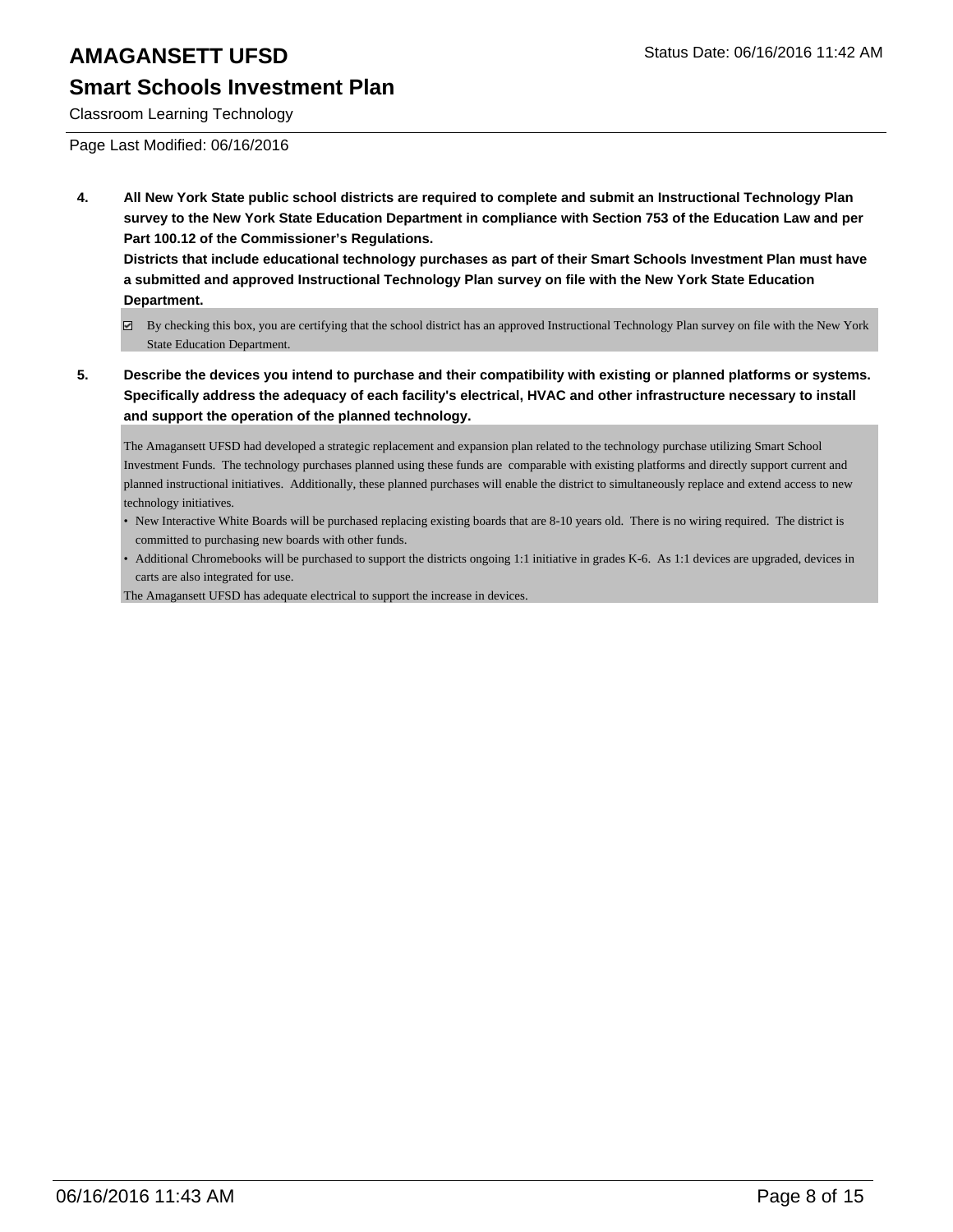# **Smart Schools Investment Plan**

Classroom Learning Technology

Page Last Modified: 06/16/2016

- **6. Describe how the proposed technology purchases will:**
	- **> enhance differentiated instruction;**
	- **> expand student learning inside and outside the classroom;**
	- **> benefit students with disabilities and English language learners; and**
	- **> contribute to the reduction of other learning gaps that have been identified within the district.**

**The expectation is that districts will place a priority on addressing the needs of students who struggle to succeed in a rigorous curriculum. Responses in this section should specifically address this concern and align with the district's Instructional Technology Plan (in particular Question 2 of E. Curriculum and Instruction: "Does the district's instructional technology plan address the needs of students with disabilities to ensure equitable access to instruction, materials and assessments?" and Question 3 of the same section: "Does the district's instructional technology plan address the provision of assistive technology specifically for students with disabilities to ensure access to and participation in the general curriculum?"**

The purchases identified by the Amagansett UFSD using Smart Schools Investment Plan funds are directly aligned with the Amagansett's approved technology plan. The purchases support, in accordance with the plan, the use of technology to improve the potential for the success of the district's students. Amagansett is a model environment for providing multiple levels of support for all students challenged by a rigorous curriculum. The district provides specialized support services as part of an overall commitment to equity and success. The district continues to implement technologybased interventions to address the needs of all students in all three intervention tiers. Specialized programs are provided to LEP/ELLs to target instruction and increase vacabulary aquisition and comprehension. These resources can be used in LEP/ELL classrooms and ENL programs. This includes introduction of new software programs to be used on tablets, MacBooks and Chromebooks. Special education teachers and staff utilize technology learning experiences for all studenets with disabilities as an integral part of extended learning.

The Amagansett UFSD supports differentiated learning strategies as the core of individualization for students. Differentiation asks teachers to know their students well so they can provide each one with the experiences and tasks that will improve learning. We believe as research shows (Tomlinson) differentiation means giving students multiple options for taking information.

The technology purchased through Smart Schools Investment Funds supports student learning inside and outside the classroom. The devices provide students with the opportunities to research and supplement classroom learning experiences with perspective learning materials. Partnerships with community organizations such as the Amagansett Public Library support studnets as they utilize technology to access learning resources outside the classroom. The technology devices provide all students with the opportunity to remediate and accelerate. This technology enhances skills such as collaboration, teamwork, sharing of ideas, and problem solving inside and outside the classroom.

Amagansett UFSD is continuously monitoring gaps and looking to implement research based strategies. The district is also looking at technology to address curriculum and age specific gaps. Technology is an important tool related to assessment of these gaps, implementation of learning strategies and the monitoring of strategies and progress.

#### **7. Where appropriate, briefly describe how the proposed technology purchases will enhance ongoing communication with parents and other stakeholders and help the district facilitate technology-based regional partnerships, including distance learning and other efforts.**

Parental involvement is an important part of the technology plan. Additionally, the district has partnered with technology organizations that are focused on utilizing technology to share information and learning activities.

The participation of parents is integral to enable student use of technology. Parents utilize the district website and parent portal. Additional parent meetings are held to highlight programs, an example is "Coffee and Conversation" where parents were able to log on and participate in coding. Parents also have the capability to utilize technology for student report cards and access teacher webpages.

To support the various levels of learners and to support the RtI plan and special education, parents have access to programs at home. Our district website has resources for parents and students to utilize at home.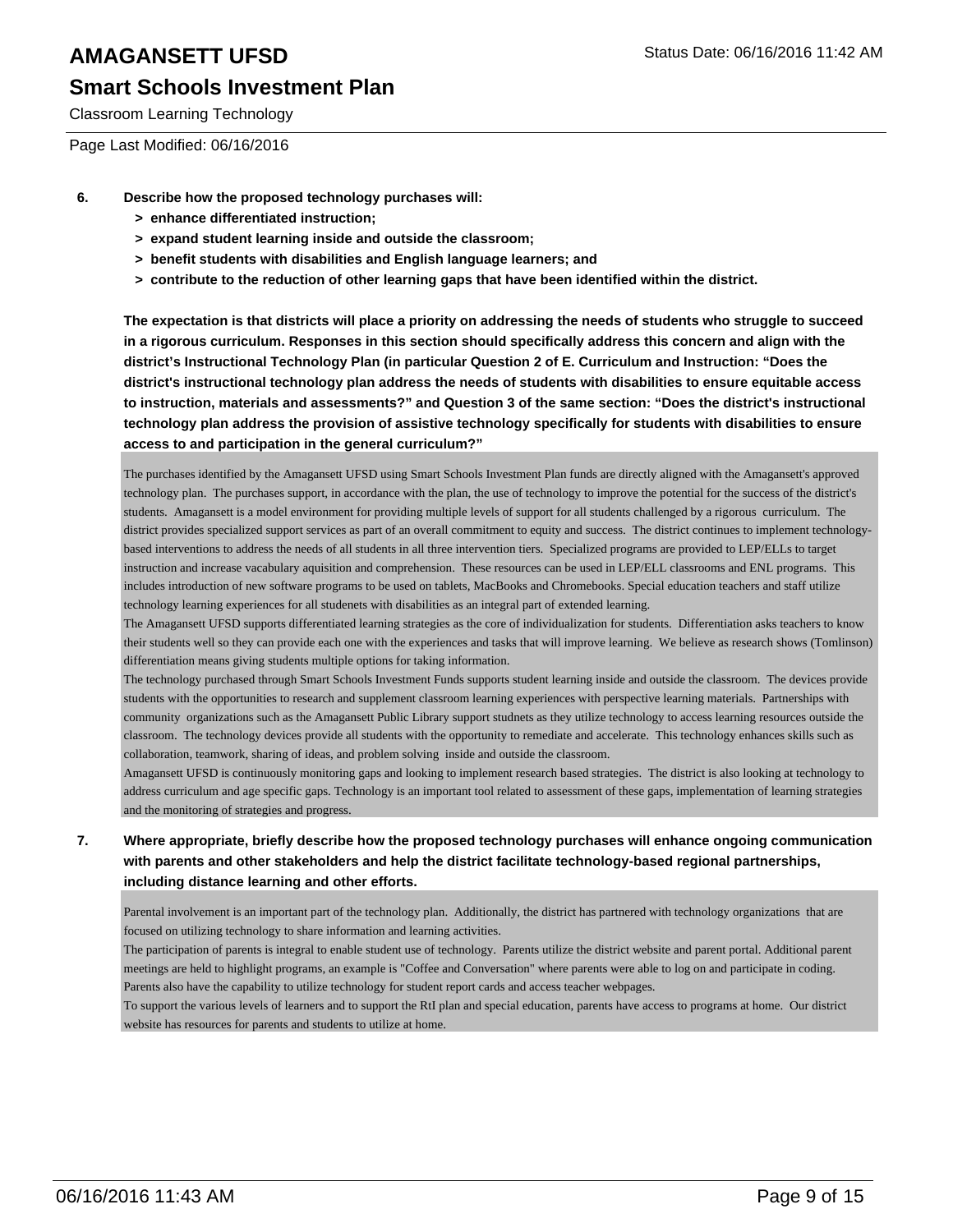### **Smart Schools Investment Plan**

Classroom Learning Technology

Page Last Modified: 06/16/2016

**8. Describe the district's plan to provide professional development to ensure that administrators, teachers and staff can employ the technology purchased to enhance instruction successfully.**

**Note: This response should be aligned and expanded upon in accordance with your district's response to Question 1 of F. Professional Development of your Instructional Technology Plan: "Please provide a summary of professional development offered to teachers and staff, for the time period covered by this plan, to support technology to enhance teaching and learning. Please include topics, audience and method of delivery within your summary."**

The Amagansett UFSD's approved technology plan details a comprehensive and interconnected professional development plan for teachers, staff and schooll leaders Prek-6. Teachers are prepared to effectively utilize the equipment and devices being purchased with Smart Schools Investment Plan funds. As detailed in the plan, training is provided by in house teams and consultants.

Professional development includes:

 Weebly, Google Apps, Reading Eggs, Math Seeds, Accelerated Learing, IEPDirect, NWEA, AIMSWeb, SchoolTool, SmartBoards, Mac Books, Chromebooks and other applications for small group instruction facilitated by the tech mentor and Principal, conferences and consultants. In adition, the Peconic Teacher Center offers courses for all teachers throughout the year focused on the integration of technology into the classroom and specific technology as interventions.

- **9. Districts must contact the SUNY/CUNY teacher preparation program that supplies the largest number of the district's new teachers to request advice on innovative uses and best practices at the intersection of pedagogy and educational technology.**
	- By checking this box, you certify that you have contacted the SUNY/CUNY teacher preparation program that supplies the largest number of your new teachers to request advice on these issues.
- **10. A district whose Smart Schools Investment Plan proposes the purchase of technology devices and other hardware must account for nonpublic schools in the district.**

**Are there nonpublic schools within your school district?**

- $\blacksquare$  No
- **11. Nonpublic Classroom Technology Loan Calculator**

**The Smart Schools Bond Act provides that any Classroom Learning Technology purchases made using Smart Schools funds shall be lent, upon request, to nonpublic schools in the district. However, no school district shall be required to loan technology in amounts greater than the total obtained and spent on technology pursuant to the Smart Schools Bond Act and the value of such loan may not exceed the total of \$250 multiplied by the nonpublic school enrollment in the base year at the time of enactment.**

**See:**

**http://www.p12.nysed.gov/mgtserv/smart\_schools/docs/Smart\_Schools\_Bond\_Act\_Guidance\_04.27.15\_Final.pdf.**

|                                       | 1. Classroom<br>Technology<br>Sub-allocation | 2. Public<br>Enrollment<br>$(2014 - 15)$                                                      | 3. Nonpublic<br>Enrollment<br>$(2014 - 15)$ | l 4. Sum of<br>l Public and<br>Nonpublic | 15. Total Per<br>Pupil Sub-<br>lallocation | 6. Total<br>l Nonpublic Loan I<br>Amount |
|---------------------------------------|----------------------------------------------|-----------------------------------------------------------------------------------------------|---------------------------------------------|------------------------------------------|--------------------------------------------|------------------------------------------|
|                                       |                                              |                                                                                               |                                             | Enrollment                               |                                            |                                          |
| Calculated Nonpublic Loan<br>  Amount |                                              | (No Response)   (No Response)   (No Response)   (No Response)   (No Response)   (No Response) |                                             |                                          |                                            |                                          |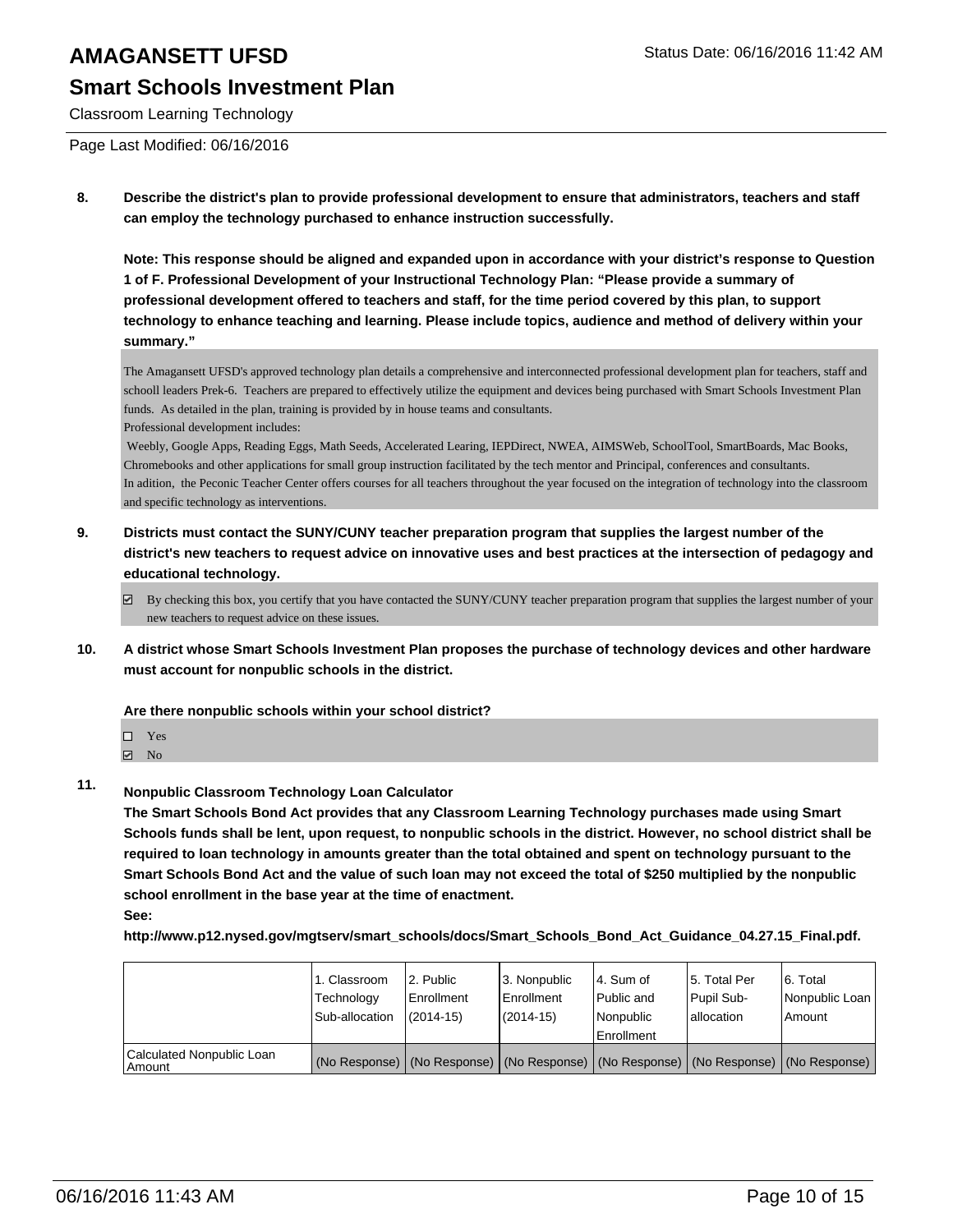### **Smart Schools Investment Plan**

Classroom Learning Technology

Page Last Modified: 06/16/2016

**12. To ensure the sustainability of technology purchases made with Smart Schools funds, districts must demonstrate a long-term plan to maintain and replace technology purchases supported by Smart Schools Bond Act funds. This sustainability plan shall demonstrate a district's capacity to support recurring costs of use that are ineligible for Smart Schools Bond Act funding such as device maintenance, technical support, Internet and wireless fees, maintenance of hotspots, staff professional development, building maintenance and the replacement of incidental items. Further, such a sustainability plan shall include a long-term plan for the replacement of purchased devices and equipment at the end of their useful life with other funding sources.**

By checking this box, you certify that the district has a sustainability plan as described above.

**13. Districts must ensure that devices purchased with Smart Schools Bond funds will be distributed, prepared for use, maintained and supported appropriately. Districts must maintain detailed device inventories in accordance with generally accepted accounting principles.**

By checking this box, you certify that the district has a distribution and inventory management plan and system in place.

**14. If you are submitting an allocation for Classroom Learning Technology complete this table. Note that the calculated Total at the bottom of the table must equal the Total allocation for this category that you entered in the SSIP Overview overall budget.**

|                         | Sub-Allocation |
|-------------------------|----------------|
| Interactive Whiteboards | 14,000         |
| Computer Servers        | O              |
| Desktop Computers       | 0              |
| Laptop Computers        | 6,000          |
| Tablet Computers        | $\Omega$       |
| <b>Other Costs</b>      | O              |
| Totals:                 | 20,000.00      |

| Select the allowable expenditure<br>type. | Iltem to be Purchased | Quantity | Cost per Item | <b>Total Cost</b> |
|-------------------------------------------|-----------------------|----------|---------------|-------------------|
| Repeat to add another item under          |                       |          |               |                   |
| each type.                                |                       |          |               |                   |
| Interactive Whiteboards                   | <b>SmartBoards</b>    |          | 7.000         | 14.000            |
| <b>Laptop Computers</b>                   | Chromebooks           | 20       | 300           | 6,000             |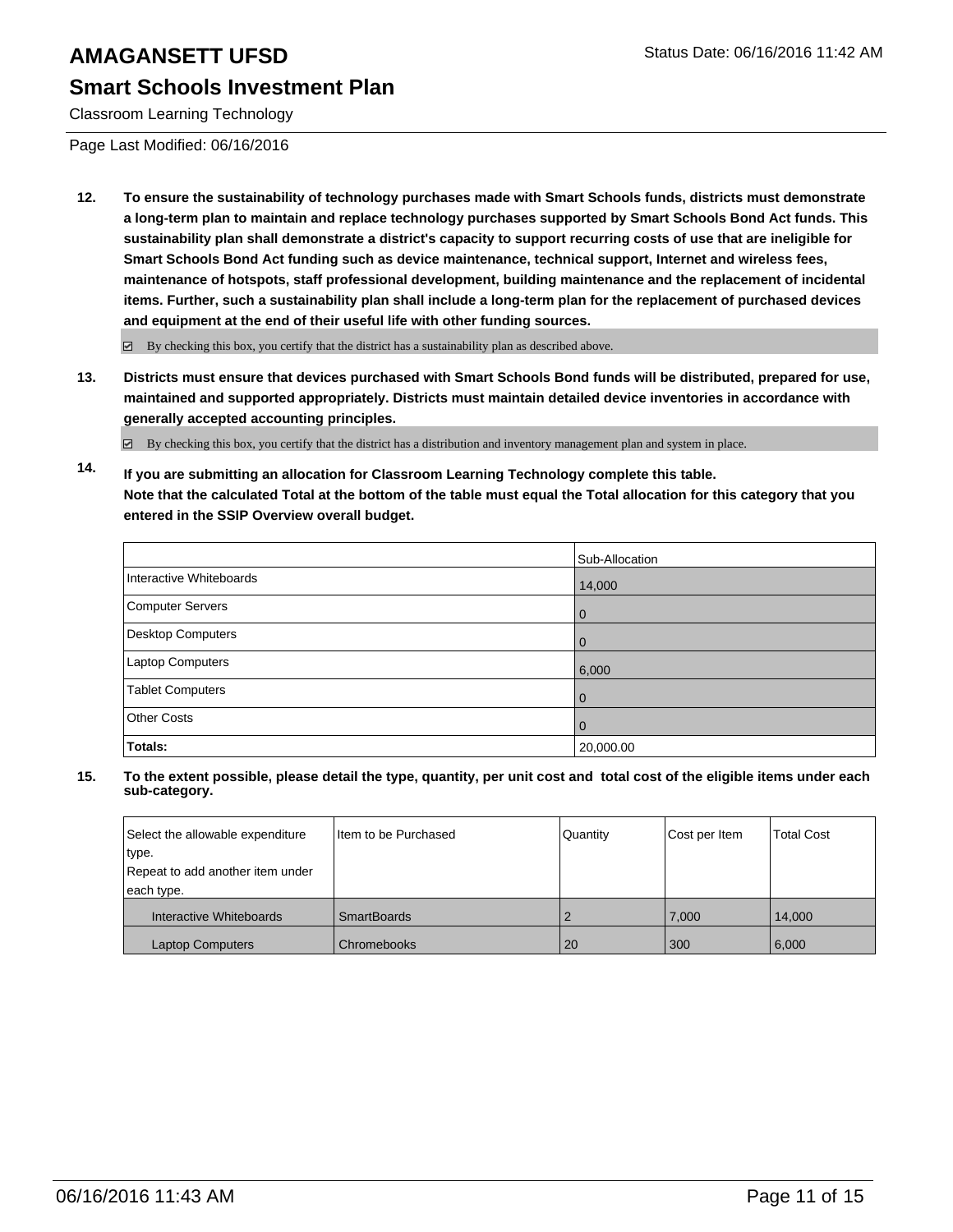### **Smart Schools Investment Plan**

Pre-Kindergarten Classrooms

Page Last Modified: 05/31/2016

**1. Provide information regarding how and where the district is currently serving pre-kindergarten students and justify the need for additional space with enrollment projections over 3 years.**

The district currently houses pre-kindergarten in the current main building and will not need additional space to support the program.

- **2. Describe the district's plan to construct, enhance or modernize education facilities to accommodate prekindergarten programs. Such plans must include:**
	- **Specific descriptions of what the district intends to do to each space;**
	- **An affirmation that pre-kindergarten classrooms will contain a minimum of 900 square feet per classroom;**
	- **The number of classrooms involved;**
	- **The approximate construction costs per classroom; and**
	- **Confirmation that the space is district-owned or has a long-term lease that exceeds the probable useful life of the improvements.**

(No Response)

**3. Smart Schools Bond Act funds may only be used for capital construction costs. Describe the type and amount of additional funds that will be required to support ineligible ongoing costs (e.g. instruction, supplies) associated with any additional pre-kindergarten classrooms that the district plans to add.**

(No Response)

**4. All plans and specifications for the erection, repair, enlargement or remodeling of school buildings in any public school district in the State must be reviewed and approved by the Commissioner. Districts that plan capital projects using their Smart Schools Bond Act funds will undergo a Preliminary Review Process by the Office of Facilities Planning.**

| Project Number |  |
|----------------|--|
| (No Response)  |  |

**5. If you have made an allocation for Pre-Kindergarten Classrooms, complete this table.**

**Note that the calculated Total at the bottom of the table must equal the Total allocation for this category that you entered in the SSIP Overview overall budget.**

|                                          | Sub-Allocation |
|------------------------------------------|----------------|
| Construct Pre-K Classrooms               | (No Response)  |
| Enhance/Modernize Educational Facilities | (No Response)  |
| Other Costs                              | (No Response)  |
| Totals:                                  |                |

| Select the allowable expenditure | Item to be purchased | Quantity      | Cost per Item | <b>Total Cost</b> |
|----------------------------------|----------------------|---------------|---------------|-------------------|
| type.                            |                      |               |               |                   |
| Repeat to add another item under |                      |               |               |                   |
| each type.                       |                      |               |               |                   |
| (No Response)                    | (No Response)        | (No Response) | (No Response) | (No Response)     |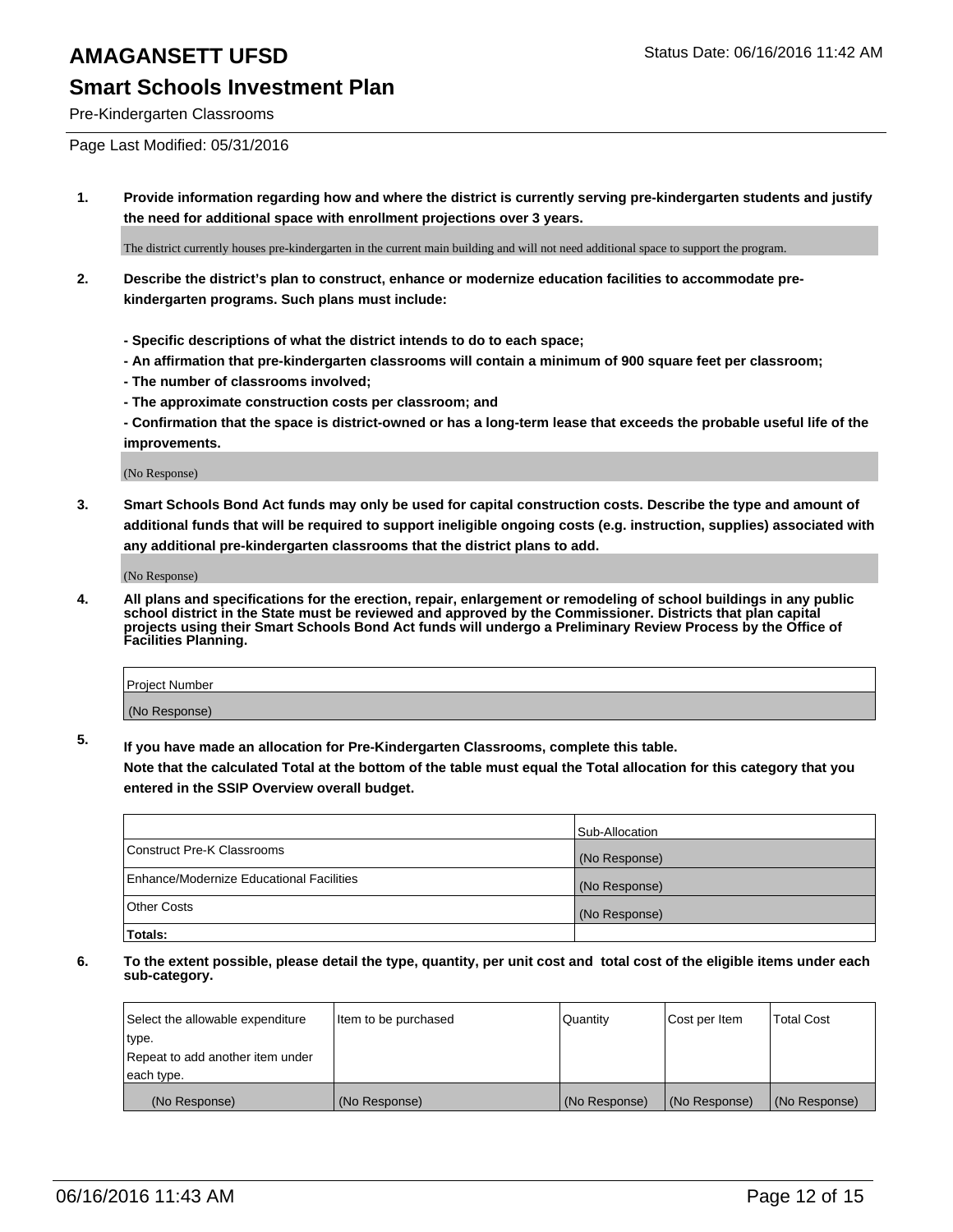### **Smart Schools Investment Plan**

Replace Transportable Classrooms

Page Last Modified: 04/01/2016

**1. Describe the district's plan to construct, enhance or modernize education facilities to provide high-quality instructional space by replacing transportable classrooms.**

(No Response)

**2. All plans and specifications for the erection, repair, enlargement or remodeling of school buildings in any public school district in the State must be reviewed and approved by the Commissioner. Districts that plan capital projects using their Smart Schools Bond Act funds will undergo a Preliminary Review Process by the Office of Facilities Planning.**

| <b>Project Number</b> |  |
|-----------------------|--|
| (No Response)         |  |

**3. For large projects that seek to blend Smart Schools Bond Act dollars with other funds, please note that Smart Schools Bond Act funds can be allocated on a pro rata basis depending on the number of new classrooms built that directly replace transportable classroom units.**

**If a district seeks to blend Smart Schools Bond Act dollars with other funds describe below what other funds are being used and what portion of the money will be Smart Schools Bond Act funds.**

(No Response)

**4. If you have made an allocation for Replace Transportable Classrooms, complete this table. Note that the calculated Total at the bottom of the table must equal the Total allocation for this category that you entered in the SSIP Overview overall budget.**

|                                                | Sub-Allocation |
|------------------------------------------------|----------------|
| Construct New Instructional Space              | (No Response)  |
| Enhance/Modernize Existing Instructional Space | (No Response)  |
| <b>Other Costs</b>                             | (No Response)  |
| Totals:                                        |                |

| Select the allowable expenditure | Item to be purchased | <b>Quantity</b> | Cost per Item | <b>Total Cost</b> |
|----------------------------------|----------------------|-----------------|---------------|-------------------|
| type.                            |                      |                 |               |                   |
| Repeat to add another item under |                      |                 |               |                   |
| each type.                       |                      |                 |               |                   |
| (No Response)                    | (No Response)        | (No Response)   | (No Response) | (No Response)     |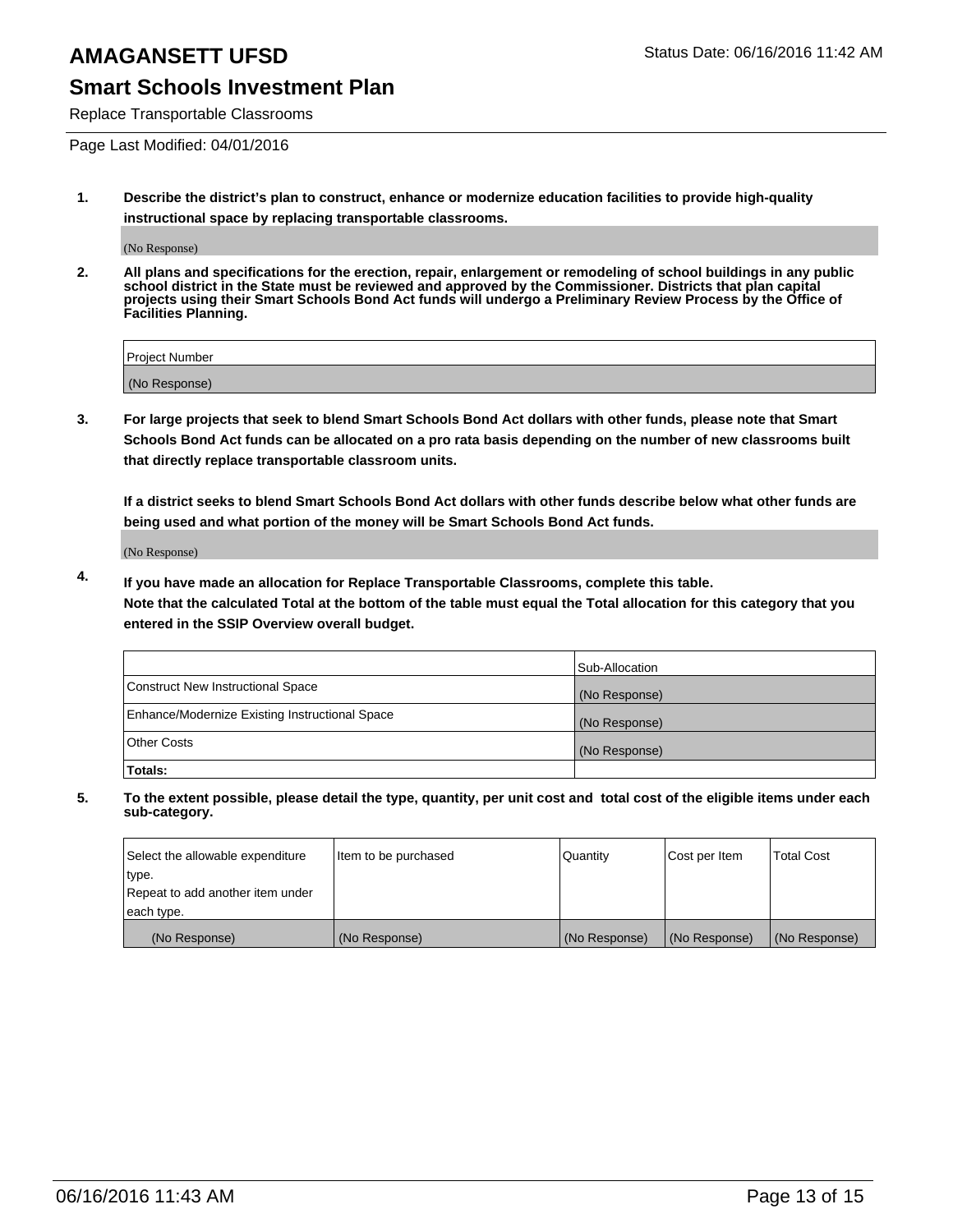### **Smart Schools Investment Plan**

High-Tech Security Features

Page Last Modified: 05/31/2016

**1. Describe how you intend to use Smart Schools Bond Act funds to install high-tech security features in school buildings and on school campuses.**

(No Response)

**2. All plans and specifications for the erection, repair, enlargement or remodeling of school buildings in any public school district in the State must be reviewed and approved by the Commissioner. Districts that plan capital projects using their Smart Schools Bond Act funds will undergo a Preliminary Review Process by the Office of Facilities Planning.** 

| Project Number |  |
|----------------|--|
| (No Response)  |  |

**3. Was your project deemed eligible for streamlined Review?**

| L | Yes |  |
|---|-----|--|
| П | Nο  |  |

**4. Include the name and license number of the architect or engineer of record.**

| Name          | License Number |
|---------------|----------------|
| (No Response) | (No Response)  |

**5. If you have made an allocation for High-Tech Security Features, complete this table.**

**Note that the calculated Total at the bottom of the table must equal the Total allocation for this category that you entered in the SSIP Overview overall budget.**

|                                                      | Sub-Allocation |
|------------------------------------------------------|----------------|
| Capital-Intensive Security Project (Standard Review) | (No Response)  |
| <b>Electronic Security System</b>                    | (No Response)  |
| <b>Entry Control System</b>                          | (No Response)  |
| Approved Door Hardening Project                      | (No Response)  |
| <b>Other Costs</b>                                   | (No Response)  |
| Totals:                                              |                |

| Select the allowable expenditure | Item to be purchased | Quantity      | Cost per Item | <b>Total Cost</b> |
|----------------------------------|----------------------|---------------|---------------|-------------------|
| type.                            |                      |               |               |                   |
| Repeat to add another item under |                      |               |               |                   |
| each type.                       |                      |               |               |                   |
| (No Response)                    | (No Response)        | (No Response) | (No Response) | (No Response)     |